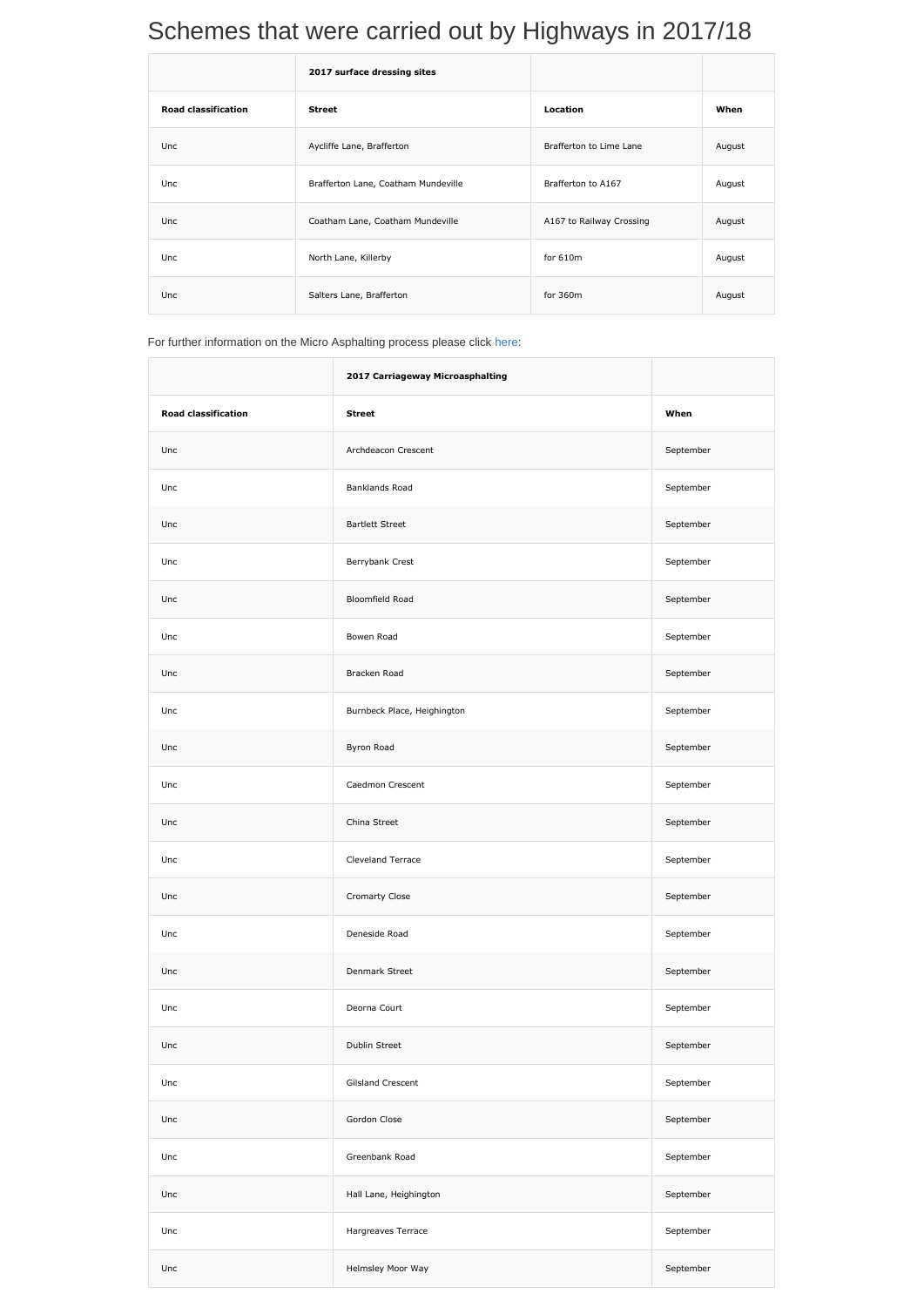| Unc | Holgate Moor Green | September |
|-----|--------------------|-----------|
| Unc | Hollyhurst Road    | September |
| Unc | Hunstanworth Road  | September |
| Unc | Ianson Square      | September |
| Unc | Kennel Lane        | September |
| Unc | Kildale Moor Place | September |
| Unc | Kingstone Street   | September |
| Unc | Kingsway           | September |
| Unc | Leafield Road      | September |
| Unc | Limehurst Road     | September |
| Unc | Lowson Street      | September |
| Unc | Manor Road         | September |
| Unc | Masham Moor Way    | September |
| Unc | Merton Close       | September |
| Unc | North Rise         | September |
| Unc | Oakhurst Road      | September |
| Unc | Park Lane          | September |
| Unc | Park Place         | September |
| Unc | Peabody Street     | September |
| Unc | Percy Road         | September |
| Unc | Raby Street        | September |
| Unc | Redworth Road      | September |
| Unc | Rossway            | September |
| Unc | Ruby Street        | September |
| Unc | Russell Street     | September |
| Unc | Sandriggs          | September |
| Unc | Scira Court        | September |
| Unc | Skipton Moor Court | September |
| Unc | Sparrowhall Drive  | September |
| Unc | Spring Court       | September |
| Unc | St Hild Close      | September |
| Unc | Starmer Crescent   | September |
| Unc | Stooperdale Avenue | September |
| Unc | The Crossway       | September |
| Unc | The Stray          | September |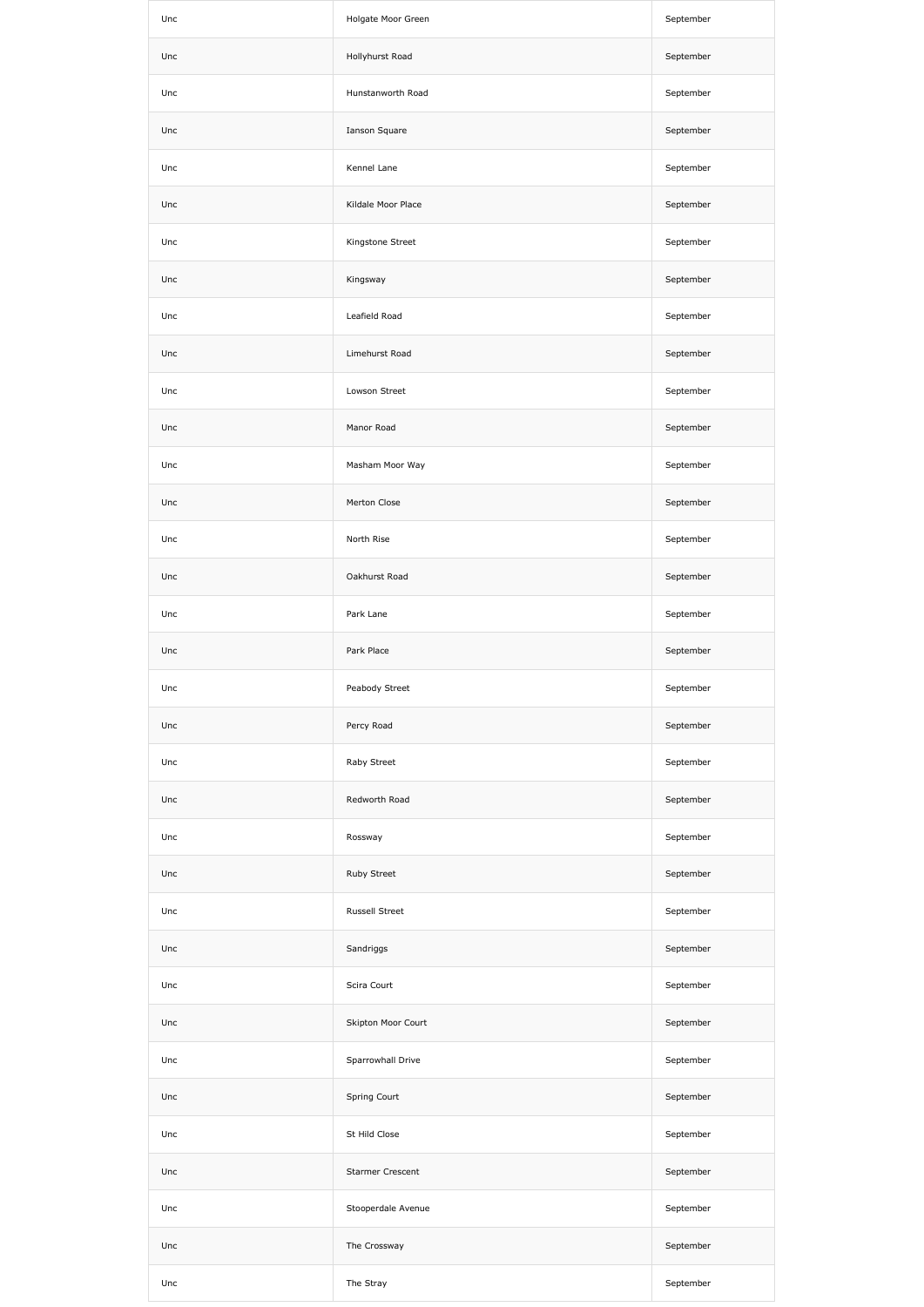| Unc                        | Thorntree Gardens, Middleton St George  | September |      |
|----------------------------|-----------------------------------------|-----------|------|
| Unc                        | Washbrook Drive                         | September |      |
| Unc                        | Weavers Way                             | September |      |
| Unc                        | Westgate Crescent                       | September |      |
| Unc                        | Westgate Road                           | September |      |
| Unc                        | Willow Road                             | September |      |
| Unc                        | Winchester Way                          | September |      |
| Unc                        | Witbank Road                            | September |      |
| Unc                        | Worton Drive                            | September |      |
|                            | 2017 Footway Microasphalting            |           |      |
| <b>Road classification</b> | <b>Street</b>                           |           | When |
| Unc                        | Allington Way                           |           | June |
| Unc                        | Annandale                               |           | June |
| Unc                        | Barmpton Lane (A1150 to Clarendon Road) |           | June |
| Unc                        | Bellburn Lane                           |           | June |
| C39a                       | Darlington Road, Heighington            |           | June |
| C38                        | Dibdale Road, Neasham                   |           | June |
| A167                       | Durham Road, Coatham Mundeville         |           | June |
| Unc                        | GallowayJune                            |           | June |
| A167 & C40a                | Harrowgate Village and Burtree Lane     |           | June |
| Unc                        | Henson Road                             |           | June |
| Unc                        | Lingfield Way                           |           | June |
| C38                        | Middleton Road, Sadberge                |           | June |
| C144                       | Neasham Hill, Neasham                   |           | June |
| C38                        | Neasham Road, Hurworth                  |           | June |
| Unc                        | New Lane, Neasham                       |           | June |
| C39a                       | Redworth Road, Heighington              |           | June |
| Unc                        | Sockburn Lane, Neasham                  |           | June |
| Unc                        | St Michael's Crescent, Heighington      |           | June |
| Unc                        | Strait Lane, Hurworth                   |           | June |
| Unc                        | Tayside                                 |           | June |
| C38                        | Teesway, Neasham                        |           | June |
| B6275                      | The Green, Piercebridge                 |           | June |
|                            |                                         |           |      |